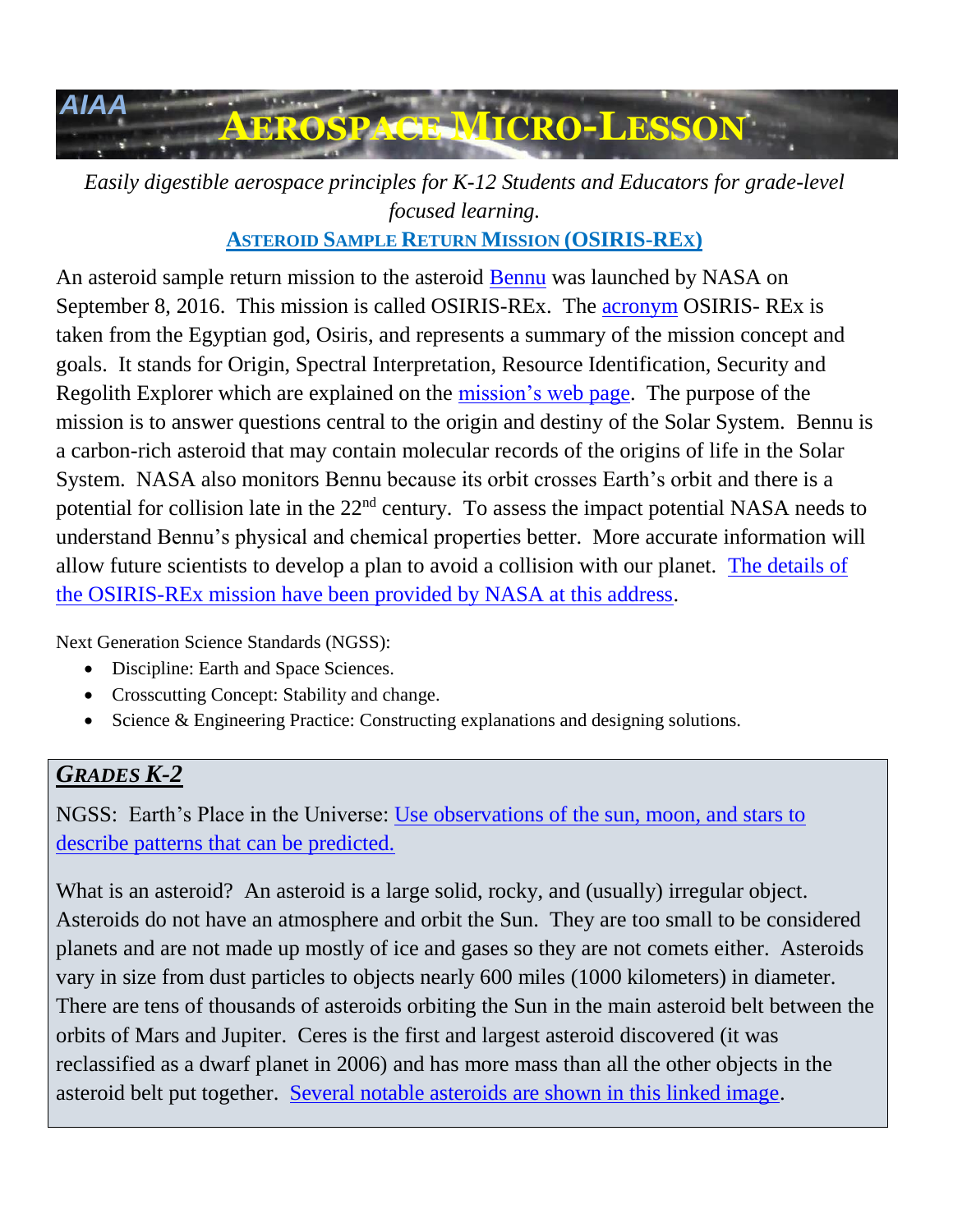### *GRADES K-2 (CONTINUED)*

Some asteroids have orbits that pass close to Earth's orbit and are called near-earth objects. These objects have the potential to collide with Earth; [Bennu](https://www.asteroidmission.org/objectives/bennu/) is one such object. This asteroid is 1650 feet (500 meters) across and is a rare carbon-rich asteroid. A set of radar images for Bennu, first called [2005 WK4,](https://www.nasa.gov/mission_pages/asteroids/news/asteroid20130815.html) are here.

What else do you know about planets, asteroids, and comets in our Solar System? Currently we know of eight planets and five dwarf planets in our solar system. [\(Astronomers](https://www.space.com/34455-planet-nine-discovery-coming-soon.html) are [exploring the sky for a ninth planet](https://www.space.com/34455-planet-nine-discovery-coming-soon.html) predicted to exist by some scientists but which has not been found—and may not actually be there at all.) The eight planets are larger bodies which have become rounded through gravitational forces and which have cleared their orbits of asteroids through collisions or by altering the asteroids' orbits. Dwarf planet are much smaller bodies which are not as rounded because their gravitational forces are smaller. Most dwarf planets have orbits beyond Neptune in the Kuiper Belt. Can you name all of the planets? Dwarf planets? The planets include four terrestrial planets, two gas giant planets and two icy giant planets. The Kuiper Belt is further from the sun and contains thousands of icy and rocky objects classified as comets. When the orbits of these icy and rocky objects approach the sun, they release gas and dust particles trails and are visible as comets. This visible feature that allows us to identify a comet in contrast to an asteroid. Some notable comets are [Halley](https://solarsystem.nasa.gov/galleries/comet-halley) and [Hale-Bopp.](https://solarsystem.nasa.gov/galleries/comet-hale-bopp)

Suggested Activity: Answer and discuss the following questions based on your existing knowledge or by researching some of the linked websites or rereading the lesson information.

- What else do you know about planets, asteroids, and comets in our Solar System?
- Can you name all of the planets?
- Can you name all of the known dwarf planets?

#### *GRADES 3-5*

NGSS: Earth's Place in the Universe: [Identify evidence from patterns in rock formations and](http://www.nextgenscience.org/dci-arrangement/5-ess1-earths-place-universe)  [fossils in rock layers to support an explanation for changes in a landscape over time.](http://www.nextgenscience.org/dci-arrangement/5-ess1-earths-place-universe)

While most asteroids orbit the Sun in the region between Mars and Jupiter, some of them have orbits which cross the Earth's orbit as Bennu does. It is important to understand the orbits of these asteroids because of the possibility that they will collide with Earth. What is the distinction between an asteroid and meteoroid? Both are small rocky objects in our Solar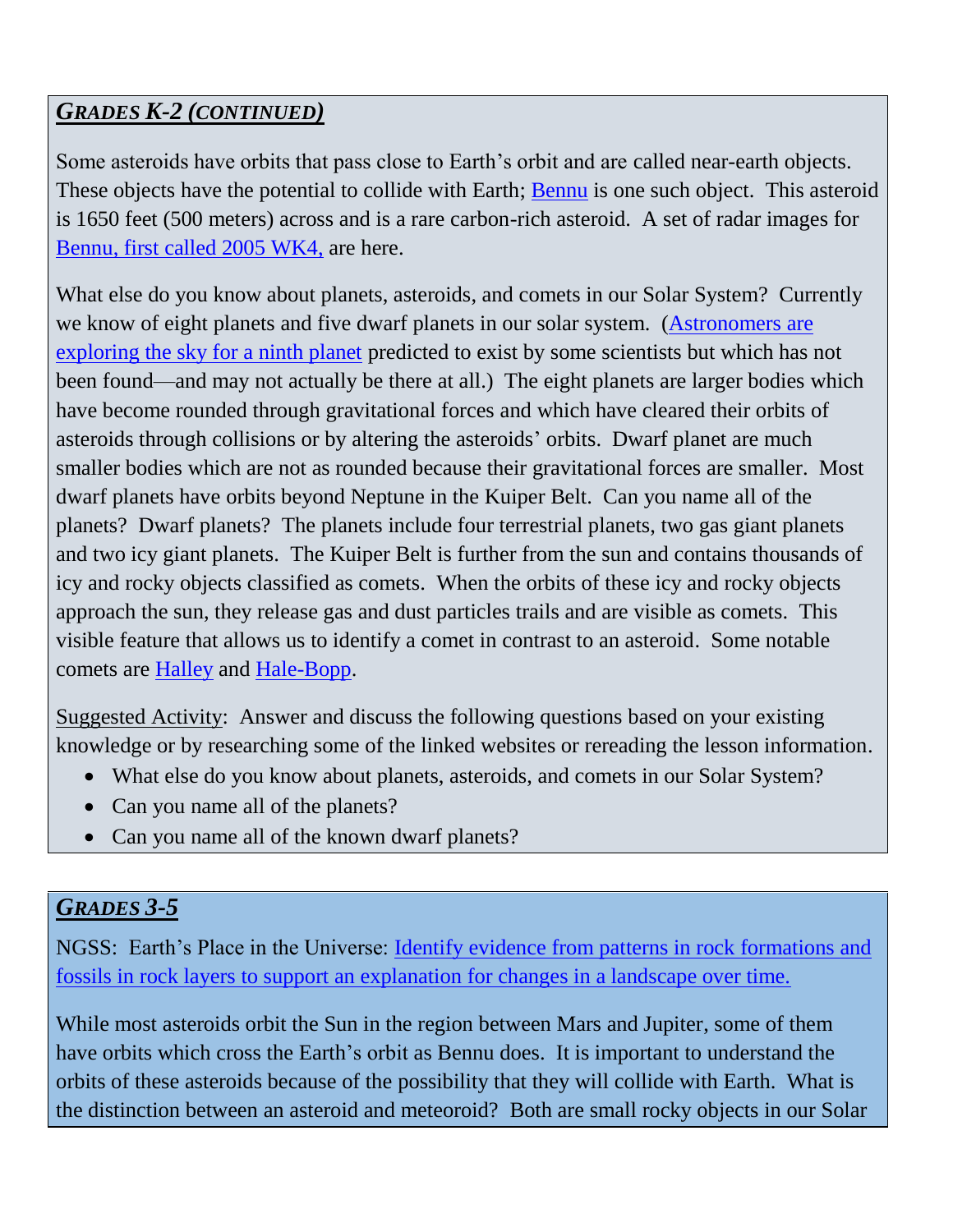System, but meteoroids are considered to be smaller than asteroids. When one says

# *GRADES 3-5 (CONTINUED)*

"asteroid," one thinks of something that is tens of feet across or larger; when one says "meteoroid," one thinks of something that is less than a foot across. The distinction is not at all sharp and in between those two sizes either word will do.

When a large-enough meteoroid enters the Earth's atmosphere, it gets very hot and glows brightly. A meteoroid that is doing this is called a meteor. If the meteoroid does not burn up and reaches the Earth's surface, it is then called a meteorite. Can you name an asteroid and a meteoroid that collided with Earth in the past? An asteroid collision creating the [Chicxulub](https://solarsystem.nasa.gov/galleries/chicxulub-crater)  [Crater](https://solarsystem.nasa.gov/galleries/chicxulub-crater) in Mexico is thought to have caused the mass extinction of life 65 million years ago and recent Chelyabinsk meteorite exploded over Russia. To find information on NASA's monitoring of asteroids (and comets) [check out this site.](https://cneos.jpl.nasa.gov/doc/apophis/)

Can you think of the ways we might learn about our Solar System and answer questions about its origin and destiny? We can observe the planets and stars through telescopes in our backyard or from space, such as [Hubble](https://solarsystem.nasa.gov/missions/hst) or the [James Webb Telescope.](https://www.jwst.nasa.gov/) We can send spacecraft to the Earth's moon [\(Lunar Missions\)](https://solarsystem.nasa.gov/missions/LunarPr), the planets [\(Voyager 2\)](https://solarsystem.nasa.gov/missions/voyager2) and nearby objects. We also learn about our Solar System by collecting samples and returning them to Earth for scientific study. [Stardust](https://solarsystem.nasa.gov/missions/stardust) was a sample return mission to a comet to collect extraterrestrial material; [Hayabusa](https://www.space.com/40156-hayabusa.html) returned a minute sample from an asteroid and [Hayabusa 2](https://www.nasa.gov/directorates/heo/scan/services/missions/universe/Hayabusa2.html) is currently orbiting another asteroid with an eye to returning samples from it. Another way we get free samples is collecting meteorites after they hit the Earth. The sample return mission to Bennu is a next step in learning about our Solar System.

Suggested **Activity**: Answer and discuss the following questions based on your existing knowledge or by researching some of the linked websites or rereading the lesson information.

- What else do you know about planets, asteroids, and comets in our Solar System?
- What is the distinction between an asteroid and meteoroid?
- Can you think of the ways we might learn about our Solar System and answer questions about its origin and destiny?

#### *GRADES 6-8*

NGSS: Earth's Place in the Universe: [Analyze and interpret data to determine](http://www.nextgenscience.org/dci-arrangement/ms-ess1-earths-place-universe) scale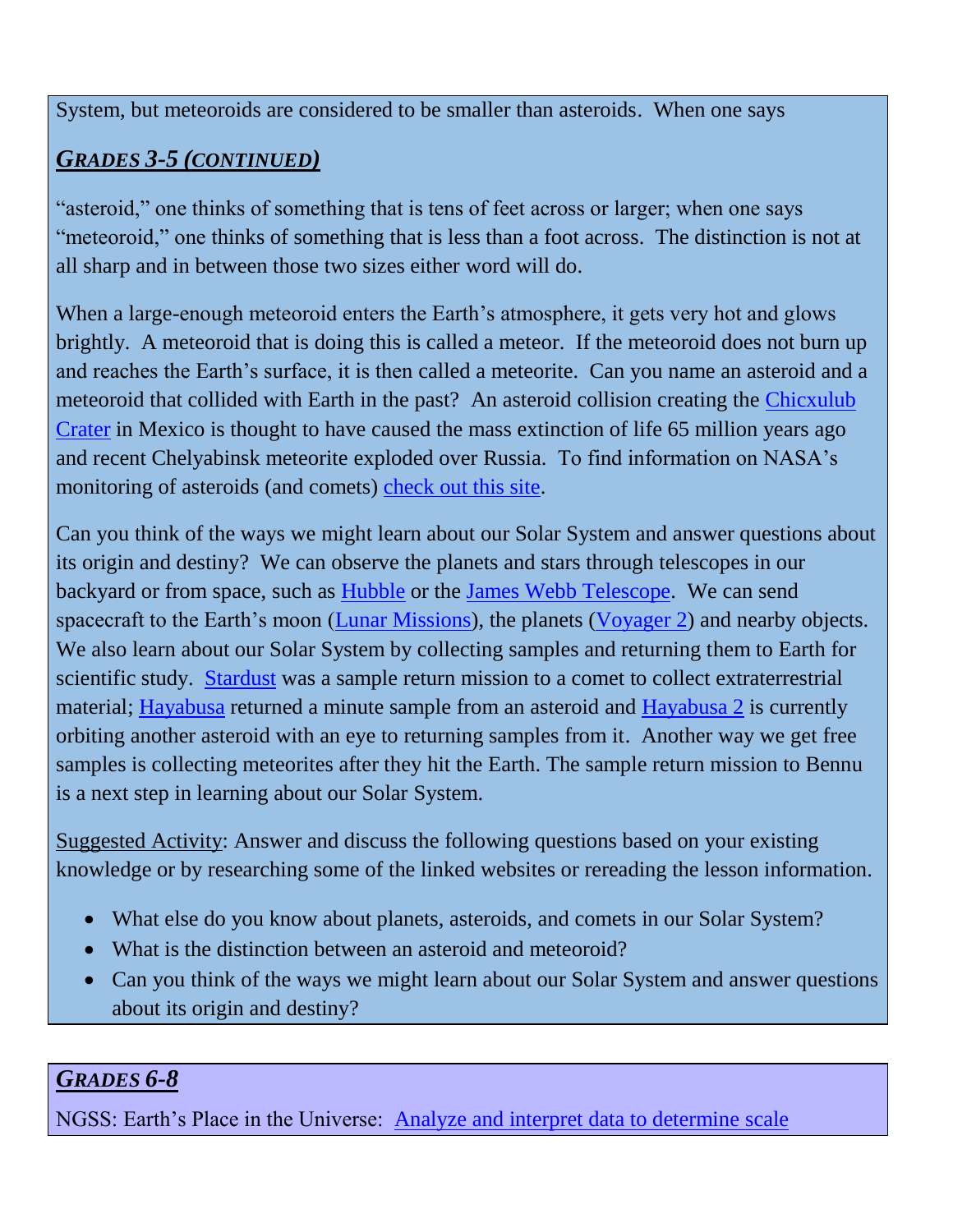# *GRADES 6-8 (CONTINUED)*

How was the Solar System formed? What is the inside of an asteroid like? [How does the](https://www.youtube.com/watch?v=gtUgarROs08)  [formation of Bennu relate to the formation of the Solar System?](https://www.youtube.com/watch?v=gtUgarROs08) What will happen to the Solar System in the distant future? Will Bennu collide with the Earth two hundred years from now? The OSIRIS-REx mission was designed to help answer these and other questions. You can see how it addresses these questions by exploring [NASA's web pages on the OSIRIS-](https://www.asteroidmission.org/)[REx mission.](https://www.asteroidmission.org/) A [You-Tube](https://www.youtube.com/watch?v=Ce_zJ62WBiI) movie explains the mission of OSIRIS-REx which launched September 8, 2016 on its trip to Bennu and will return September 2023.

You have probably heard something about our robotic missions to Mars and you probably know about the astronauts that went to the Moon. However, do you know why we chose these missions and why we would want to go to an asteroid? The ways we can learn about the origin and destiny of the Solar System is by studying the objects that make it up. The way we do this is by visual or telescopic observations (optical, infrared, radio, ultraviolet, adaptive optics, radar and spectroscopy), space missions (fly-bys, orbiters, landers, rovers, and sample return) and from samples (meteorites and returned samples).

Until the last century, the only means was normal visual observations, optical telescopes and meteorite sample. All of the planets in our solar system are visible from Earth with the unaided human eye except for Uranus and Nepture which are the farthest from the Sun. The dwarf planet, Ceres is in the asteroid belt and the other dwarf planets, Pluto, Eris, Haumea, and Makemake, are in the Kuiper Belt outside the orbit of Neptune. The planets are visible because of the light they reflect from the sun. The farther a planet is from the sun, the less light shines on it per unit surface area to reflect, making the planet more difficult to see. Other factors which affect the visibility of planet are its size—a smaller planet has less surface to reflect the Sun's light—and the reflectivity of the planet's surface. Increasing distance from the Earth also makes it more difficult to see a planet and also to see the features on its surface. The scattering of light in our atmosphere makes it more difficult to make out the planet's surface.

The telescopes which have been placed in Earth's orbit by NASA avoid the scattering of light in the atmosphere and allow us to see dimmer objects. Telescope on Earth now have adaptive optics, which actually bend the shape of the mirror slightly, to compensate for the scattering of light as well. We have also learn to observe in region of the light spectrum other than visible light. All of this has allowed us to discover much more about our Solar System and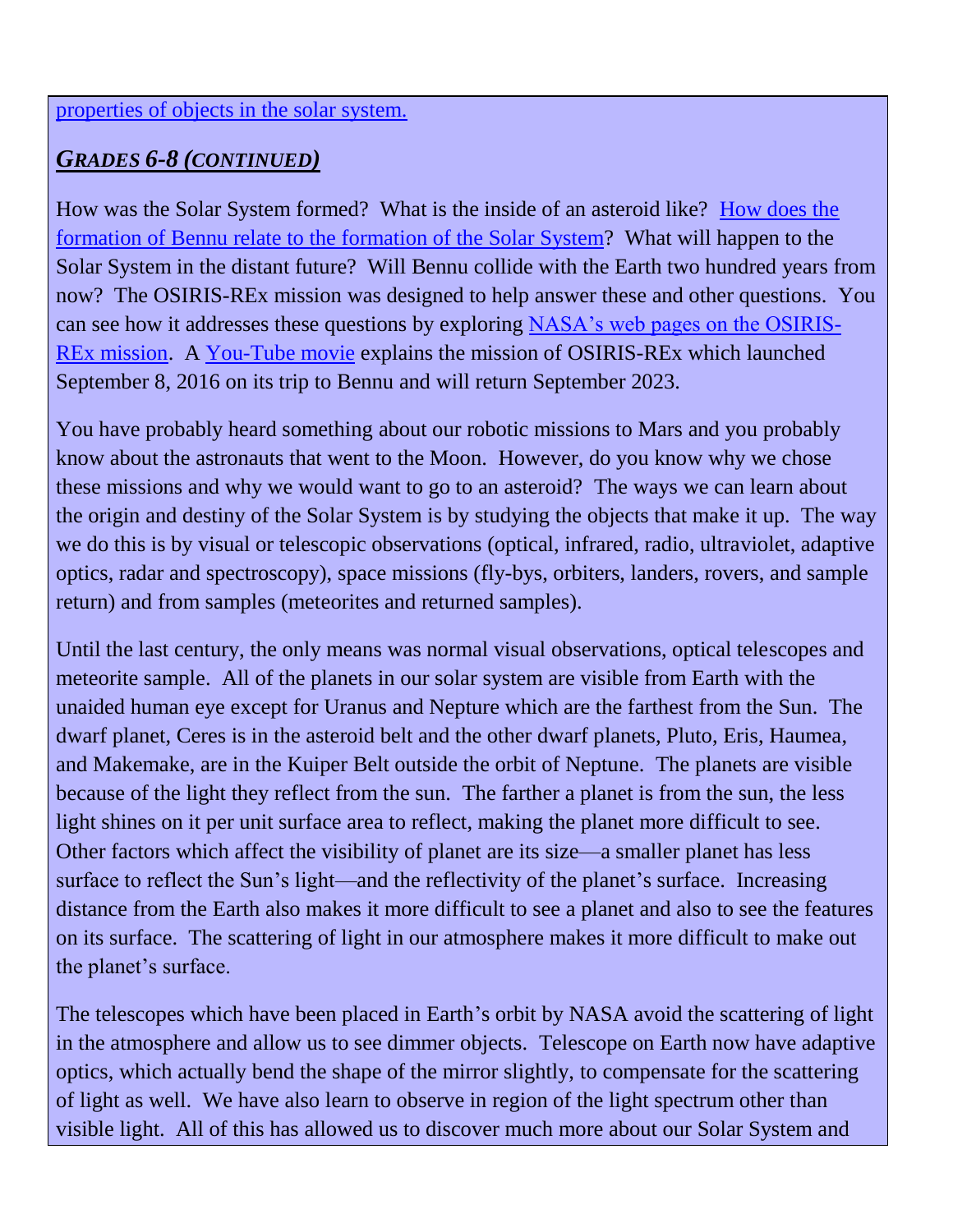### *GRADES 6-8 (CONTINUED)*

Bennu is a near-earth asteroid discovered in 1999, which is rich in carbon compounds thought to be the building blocks of our solar system. It may also contain clay mineral formed from rocks in the presents of water. Scientists have studied Bennu in the visible and infrared light spectrum and with radar. Bennu's orbit crosses the Earth's orbit and it may hit the earth at some point in a series of eight passes around the Sun between the years 2175 and 2196. Because of uncertainties in predicting the motion of asteroids that far into the future, scientists do not know for certain whether or not it will actually hit the Earth. Right now they give it a probability of 0.037% (one chance in 2,700) of hitting the Earth; because it is so big (1,600 feet in diameter), though, an impact would be very destructive. People would like to make sure of it so that if it is definitely predicted to hit the Earth we can move it out of the way. Making sure depends on knowing Bennu's physical properties. [Bennu was selected](https://www.asteroidmission.org/why-bennu/) from over 500,000 known asteroids for the OSIRIS-REx mission because of its near-Earth orbit and the energy required to reach its orbit, because of the need to understand its physical properties better, and because its carbon material is from the early solar system and may include volatile molecules, organic compounds and amino acids.

Suggested Activity: Answer and discuss the following questions based on your existing knowledge or by researching some of the linked websites or rereading the lesson information.

- What else do you know about planets, asteroids, and comets in our Solar System?
- Do you know how old or how big the Universe is?
- Have you seen the Milky Way galaxy in the night sky?
- Do you know what the objectives of the OSIRIS-REx mission is and how the asteroid Bennu will help with the answers to question of our existence?
- Do you know why we chose these missions and why we would want to go to an asteroid?

## *GRADES 9-12*

NGSS: Earth's Place in the Universe: [Use mathematical or computational representations to](http://www.nextgenscience.org/dci-arrangement/hs-ess1-earths-place-universe)  [predict the motion of orbiting objects in the solar system.](http://www.nextgenscience.org/dci-arrangement/hs-ess1-earths-place-universe)

An asteroid sample return mission to the asteroid, [Bennu,](https://www.asteroidmission.org/objectives/bennu/) was launched by NASA on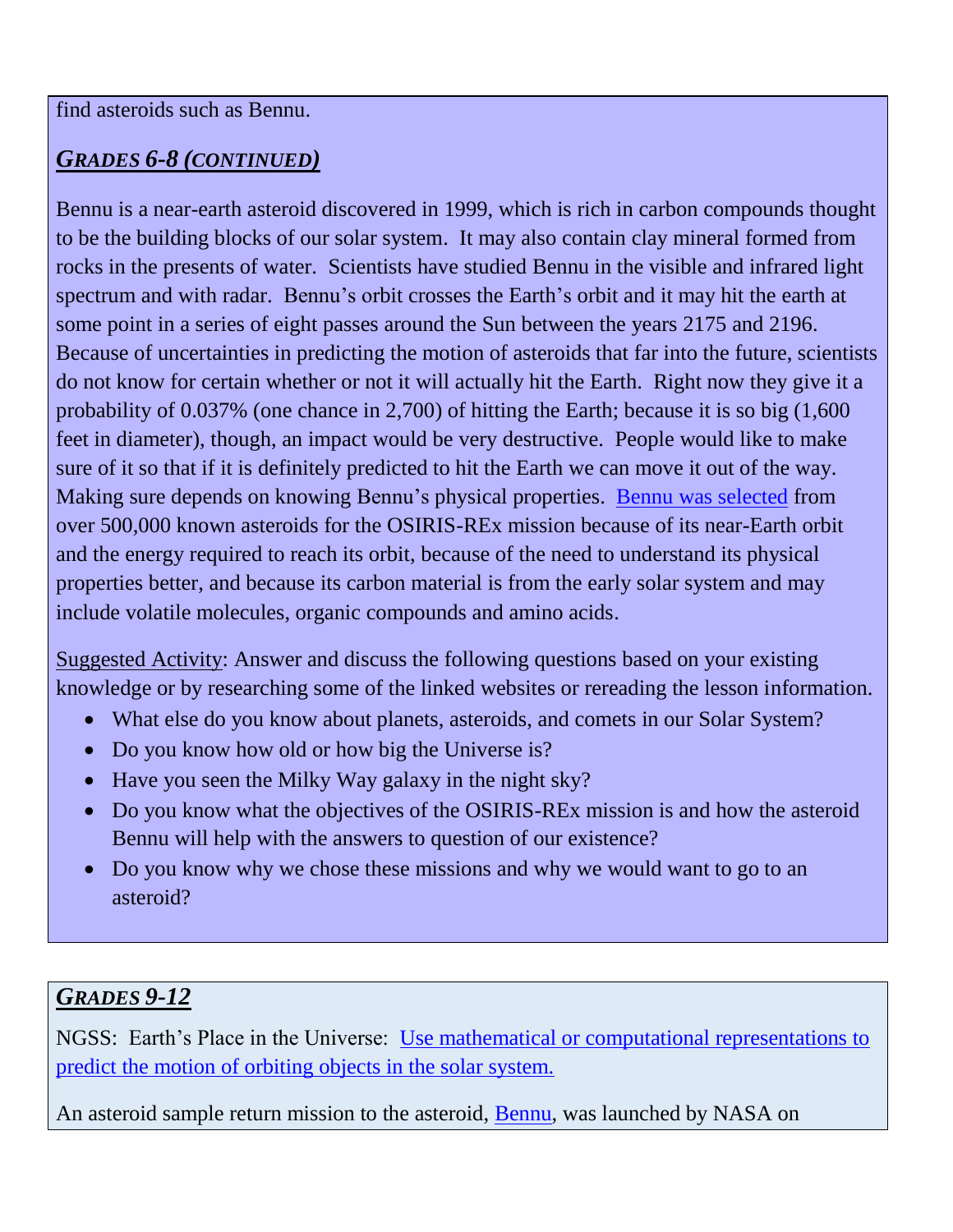September 8, 2016. The purpose of the mission is to answer questions central to the existence of the Solar System—its origin and destiny. More immediately, it is also

## *GRADES 9-12 (CONTINUED)*

designed to answer questions about Bennu's mass and composition and the forces acting on it—not just the force of gravity, but also the [Yarkovsky force caused by the light from](http://earthsky.org/astronomy-essentials/the-yarkovsky-effect-pushing-asteroids-around-with-sunlight)  [the Sun.](http://earthsky.org/astronomy-essentials/the-yarkovsky-effect-pushing-asteroids-around-with-sunlight) To this end, the spacecraft was designed to do many things: map the asteroid, document various sample sites, document a specific selected site in more detail, collect and return a sample of the asteroid's surface material (called "regolith"), and measure the asteroid's orbital deviation due to sunlight and the emission of heat from the asteroid. After the data are collected scientists will compare the results to what we know from our ground-based observations. The specific missions are described in detail on the [Osiris-REx](https://www.asteroidmission.org/mission/)  [mission page.](https://www.asteroidmission.org/mission/)

The mission was launched from Cape Canaveral, Florida, on September 8, 2016 and is planned to return seven years later in September 2023. From 2023 to 2025, scientists will analyze part of the returned sample; most of the sample, 75 percent, will be preserved for future scientists to analyze. The spacecraft was launched on an [Atlas V 411](https://www.asteroidmission.org/mission/) rocket. The space craft was accelerated by the Atlas rocket to a hyperbolic escape velocity of 5.4 km/sec (>12,000 mph) in order to go into orbit around the Sun. Additional maneuvers were performed in deep space to change the speed by 0.52 km/sec (1,163 mph). After a year in solar orbit, the spacecraft performed a flyby of Earth to use the Earth's gravitational field to increase its speed and orbital inclination for the rendezvous with Bennu.

The approach to Bennu begins two million miles from Bennu in August 2018 at which point it will begin to match Bennu's orbital speed and direction. Bennu's speed is 63,000 mph, so OSIRIS-REx will have to brake by 0.53 km/s (1,186) resulting in an approach velocity of 20 cm/sec (~0.45 mph). Once the spacecraft is flying in formation with Bennu, OSIRIS-REx will begin the survey and mapping of Bennu. The Preliminary Survey will look for plumes and satelites and measure its non-gravitational acceleration from the Yarkovsky effect. The spacecraft navigation will switch modes to use images of Bennu's surface and then conduct detailed surveys to obtain global spectral, thermal and geological properties. Next the spacecraft will complete high resolution mapping to determine the site on Bennu's surface from which to take a sample.

[There are five instruments on the spacecraft to obtain data.](https://www.asteroidmission.org/objectives/instruments/) There are three cameras on the spacecraft. The cameras will acquire the asteroid (determine exactly where it is relative to the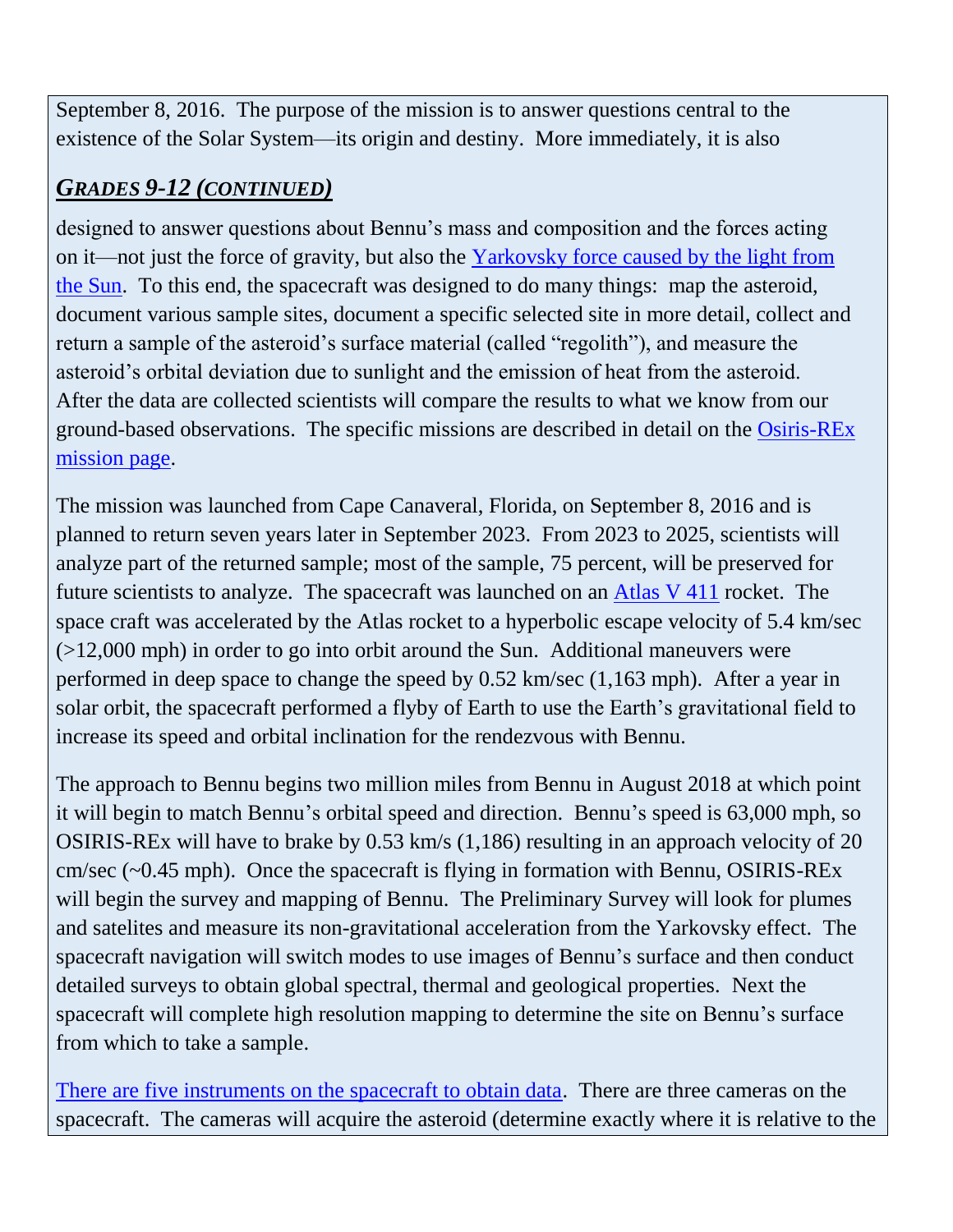spacecraft); provide the global mapping, high resolution images, color maps looking for plumes from outgassing; and document the sample acquisition event and the touch and go (TAG) maneuver. Light detection and ranging (LIDAR) will be used to measure the distance

# *GRADES 9-12 (CONTINUED)*

to Bennu and provide high-definition topographical maps. A thermal emission spectrometer will collect infrared spectral data to determine the mineral and temperature information for Bennu. The heat energy emitted (measured by the temperature) will provide information on the surface physical properties and composition for the global maps and sample-site areas. An additional visible and infrared spectrometer will measure the visible light and infrared light.

The wavelength of the light received from Bennu will provide chemical information based on the unique spectral signature. This will identify the mineral and organic material globally and at the sample sites; minerals can be identified by their unique infrared spectral signatures. A third spectrometer will operate in the X-ray range will identify the chemical elements present on Bennu. This spectrometer takes advantage of solar X-rays and solar wind interaction with the material on Bennu's surface. The solar x-rays are absorbed by the atoms and re-emitted with energy characteristic of the element (called "fluorescence"). This imaging spectrometer or telescope records the fluorescence line emissions to identify the different elements.

In July 2020 after selecting the sample site, the spacecraft will position itself over it. The spacecraft will perform a Touch-And-Go (TAG) maneuver at a velocity of 10 cm/sec (0.22 mph) using the sampler head on an articulated arm. When the sampler head presses against the surface (for a total of five seconds), a burst of nitrogen gas will stir up the loose surface regolith—at least 60 grams and up to two kilograms—and direct it into the sampler chamber. The sample will be placed in the Sample Return Capsule (SRC) for the return to Earth. The SRC design is based on that of the Stardust mission which was a sample return mission to Comet Wild 2 in 2006.

The spacecraft will leave Bennu in March 2021 with a speed of 0.32 km per sec (716 mph) to intersect Earth's orbit in September 2023. Four hours before reaching the Earth's atmosphere, the spacecraft will jettison the SRC on a trajectory toward Earth. The spacecraft will perform a deflection maneuver of 17.5 m/sec (39 mph) to place it in a stable orbit around the Sun. The SRC will enter the Earth's atmosphere at 12.4 Km/s (27,738 mph). An aeroshell with a heat shield will protect the sample and remove 99% of the kinetic energy. At an altitude of 33.5 km (20.8 miles), the drogue chute (small parachute) will deploy and at 3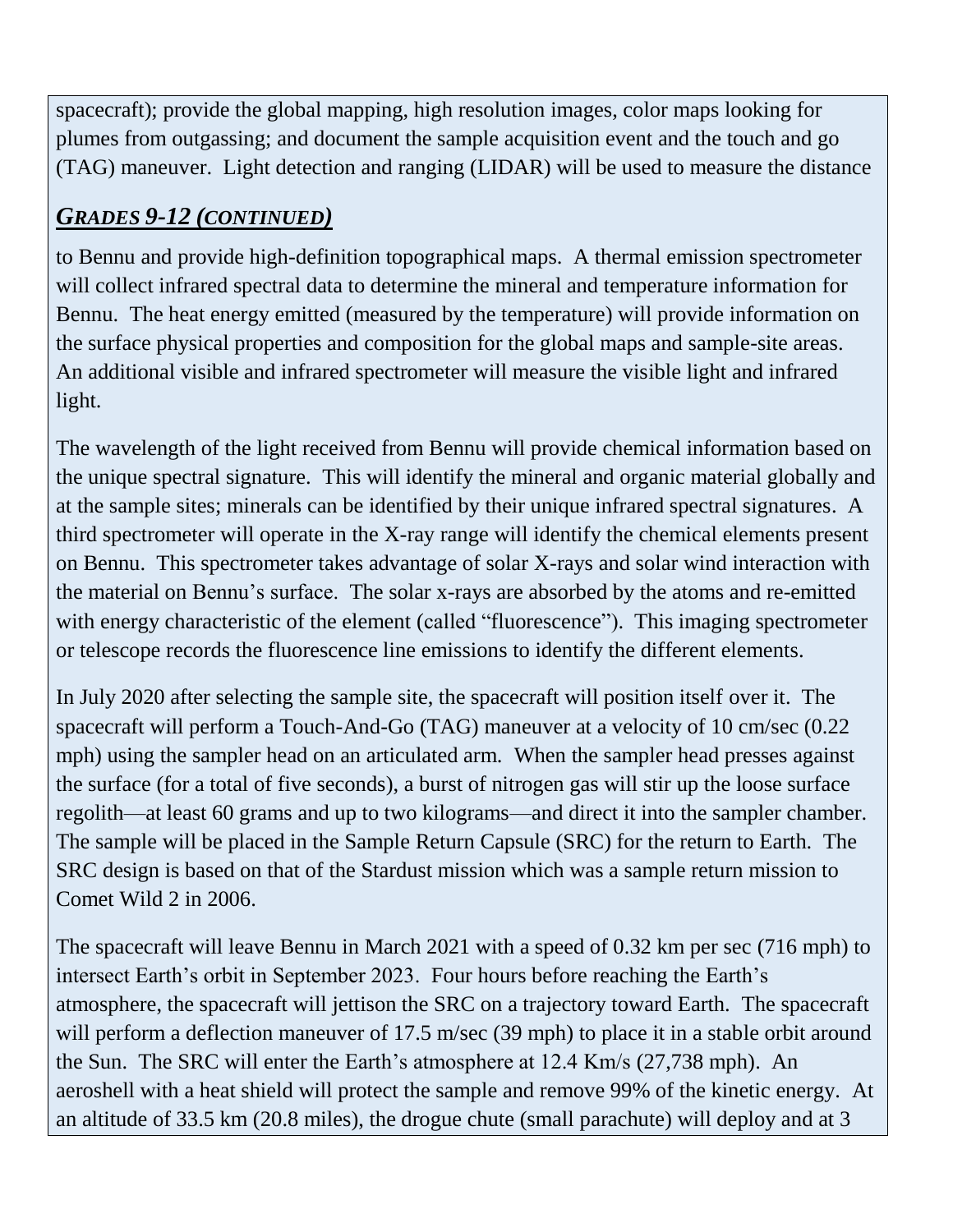km (1.9 miles) the main parachute will slow the capsule for a soft landing in the Utah desert on September 24, 2023.

### *GRADES 9-12 (CONTINUED)*

Back on Earth the sample material will be analyzed to determine its chemical composition. Among other things, scientists will look for organic compounds like amino acids and sugar which are the building blocks of life.

In addition to its primary mission, OSIRIS-REx is taking images of [the asteroid Victoria,](https://www.asteroidmission.org/?attachment_id=2337) star fields in the Taurus and Orion constellations, and Jupiter and its moons. The star tracker on OSIRIS-REx can use the stars for navigation as early sailors did. Other images, videos and collectables are available on the web page showing details of the spacecraft design, its instrumentation, mission details, phases of the spacecraft assembly, launch into space, the trajectory, Bennu's journey, and asteroid fact sheets.

Suggested Activity: Answer and discuss the following questions based on your existing knowledge or by researching some of the linked websites or rereading the lesson information.

- What else do you know about planets, asteroids, and comets in our Solar System?
- What is the velocity that the OSIRIS-REx must reach in order to escape the Earth's gravitational force?
- How does this velocity differ from the orbital velocity of a geosynchonous satellite of earth?
- What is the difference between a geostationary and a geosynchronous satellite? OSIRIS-REx will go into orbit around the sun. What is Earth's orbital velocity around the Sun?
- On OSIRIS-REx's mission, what is the total distance traveled to Bennu and back (include the distance while the spacecraft is traveling in formation with Bennu)?

Sixty Years Ago in the Space Race: